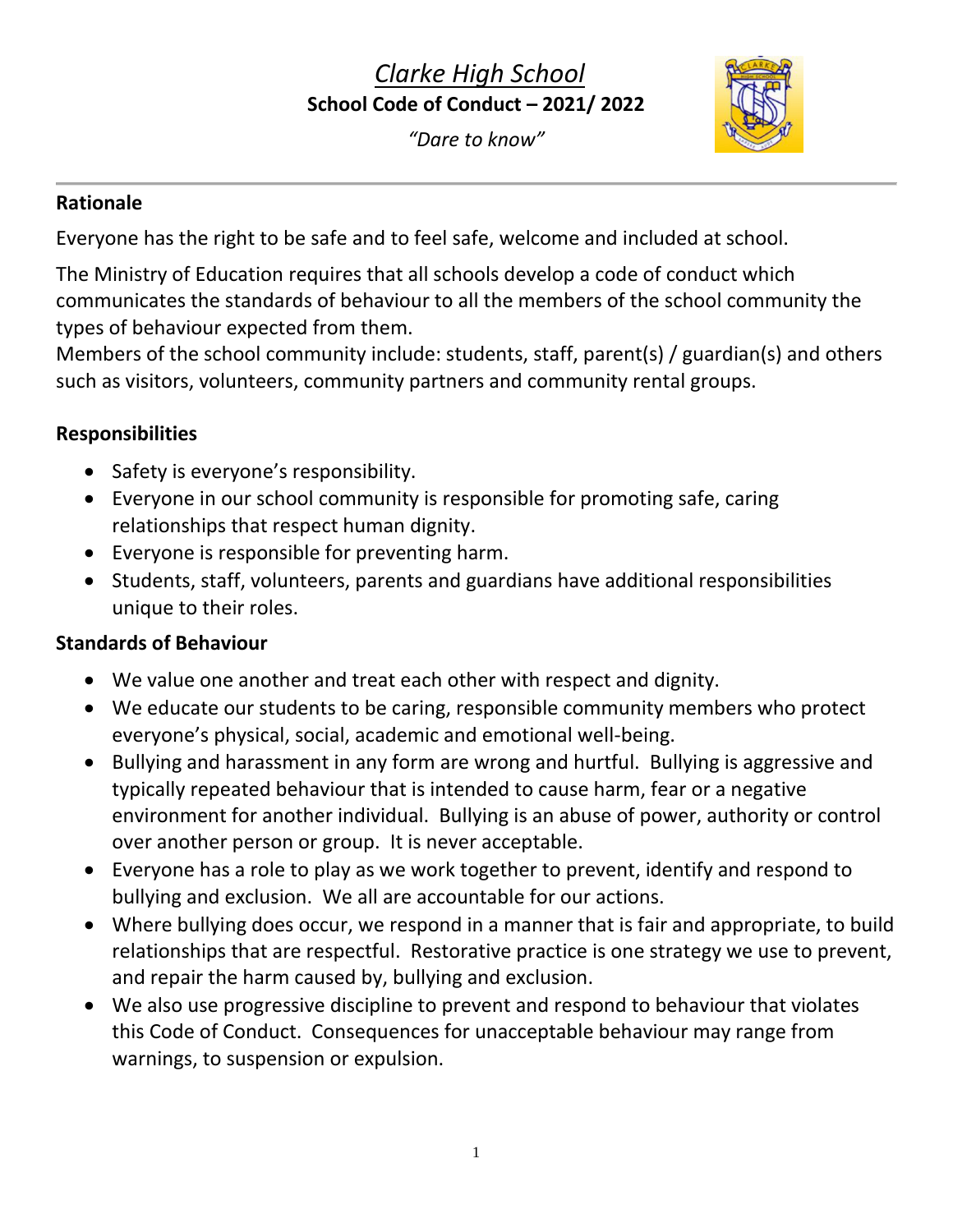#### **1. School Code of Conduct**

The Kawartha Pine Ridge District School Board (KPR) believes everybody has the right to be safe, and to feel safe, welcome and included, in the school community. This School Code of Conduct reflects the guiding principles of the Board's Safe, Caring and Restorative Schools Policy and the Ontario Code of Conduct. It supports a common understanding for safe learning and working environments, where everyone is treated with respect, fairness and dignity. It also helps to prevent bullying in schools. The School Code of Conduct applies to students while they are at school, engaged in a school-related activity, or in other circumstances where the activity affects the school climate. All rules apply to and from school, at bus stops, during class time and during out of school-related activities.

## **2. School Code of Conduct Responsibilities**

#### 2.1 Common School Community Member Responsibilities

- safety is everyone's responsibility
- everyone in our school community is responsible for promoting safe, caring relationships that respect human dignity
- everyone is responsible for preventing harm
- students, staff, parents and guardians have additional responsibilities unique to their roles

### 2.2 Additional Student Responsibilities

Each student has the additional responsibility to:

- exercise self-discipline, follow the established rules and accept responsibility for their actions, based on age and individual ability;
- come to school prepared, on time, ready to learn and support a positive learning environment;
- show respect for themselves, for others and for those in authority;
- refrain from bringing anything to school that may compromise safety, inclusion or respect for the dignity of another member of the school community; and
- use personal mobile devices during instructional time **only** under the following circumstances:
	- $\circ$  for educational purposes, as directed by an educator
	- $\circ$  for health and medical purposes
	- o to support special education needs.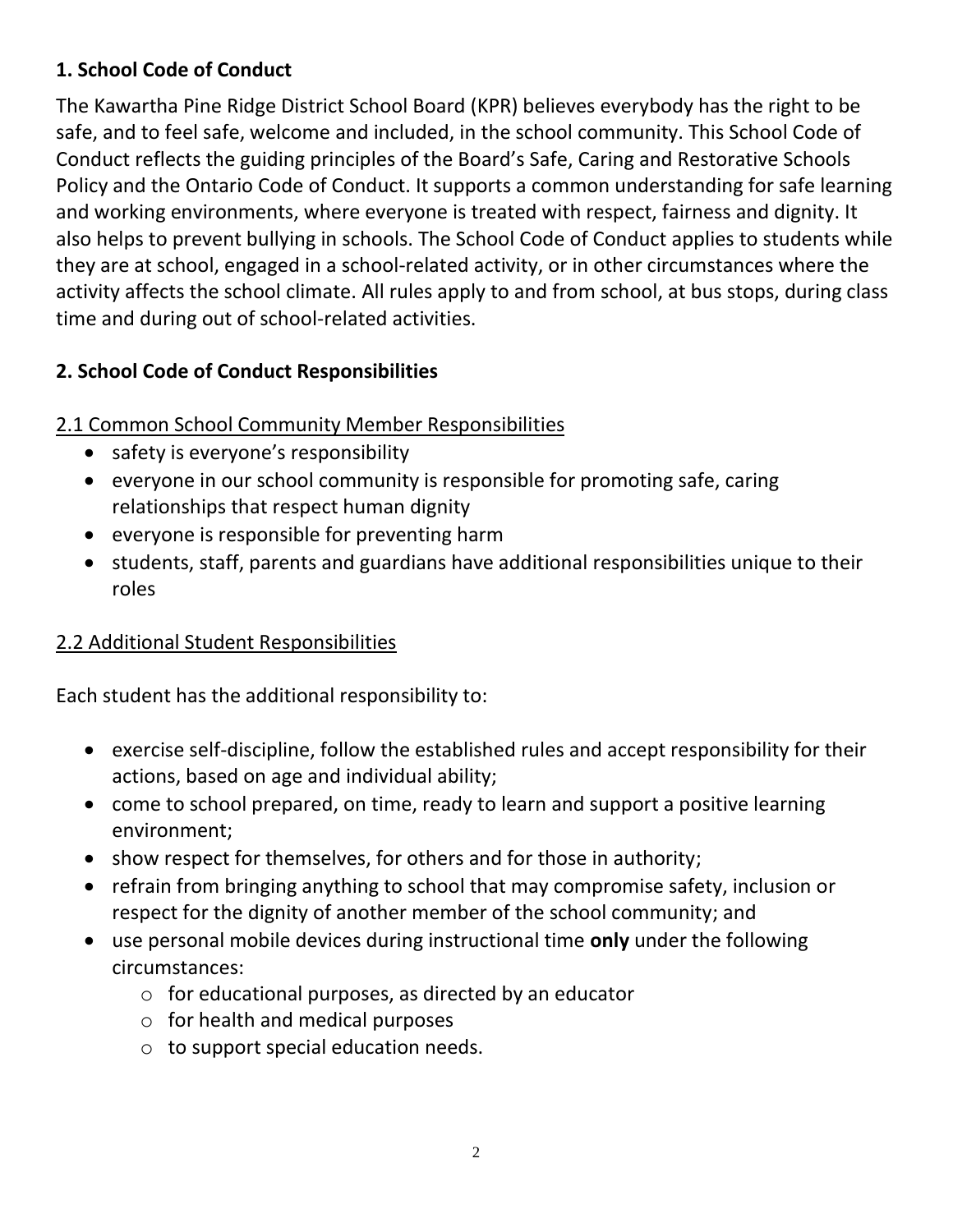## 2.3 Additional Staff Responsibilities

- help students achieve their full potential and develop their self-worth
- assess, evaluate and report student progress
- communicate regularly and meaningfully with students, parents or guardians
- discipline fairly and consistently, taking any mitigating factors into account, as required by school board regulations on Discipline/Promoting Positive Student Behaviour/Code of Conduct, and the School Code of Conduct
- be on time and prepared for all classes and school activities
- prepare students for the full responsibilities of membership in their community/society
- safeguard students from persons or conditions that interfere with the learning process
- understand and minimize any biases that may affect student-teacher relationships

## 2.4 Additional Parent/Guardian Responsibilities

- attend to their child's physical, social, academic and emotional well-being
- show an active interest in their child's schoolwork and actively support student progress
- communicate regularly with the school
- help their child be neat, clean, appropriately dressed and prepared for school
- ensure their child attends school regularly, is on time, and gets to and from the school or bus stop safely
- promptly report to the school their child's absence or late arrival
- become familiar with the Code of Conduct and school rules
- encourage and assist their child in following the rules of behaviour
- assist school staff in dealing with disciplinary issues for their child

### **3. Standards of Behaviour**

## 3.1 Respect, Dignity, Civility, Equality and Responsible Participation in School Life

We value one another and treat each other with respect and dignity. We educate our students to be caring, responsible community members who protect everyone's physical, social, academic and emotional well-being.

### Everyone in the school community must:

- respect differences among people, their ideas, opinions, experiences and perspectives
- treat one another with dignity at all times, especially when they disagree
- respect and treat everyone fairly, regardless of race, ancestry, place of origin, colour, ethnic origin, citizenship, creed, sex, sexual orientation, gender identity, gender expression, age, marital status, family status, disability or language
- respect and comply with federal, provincial and municipal laws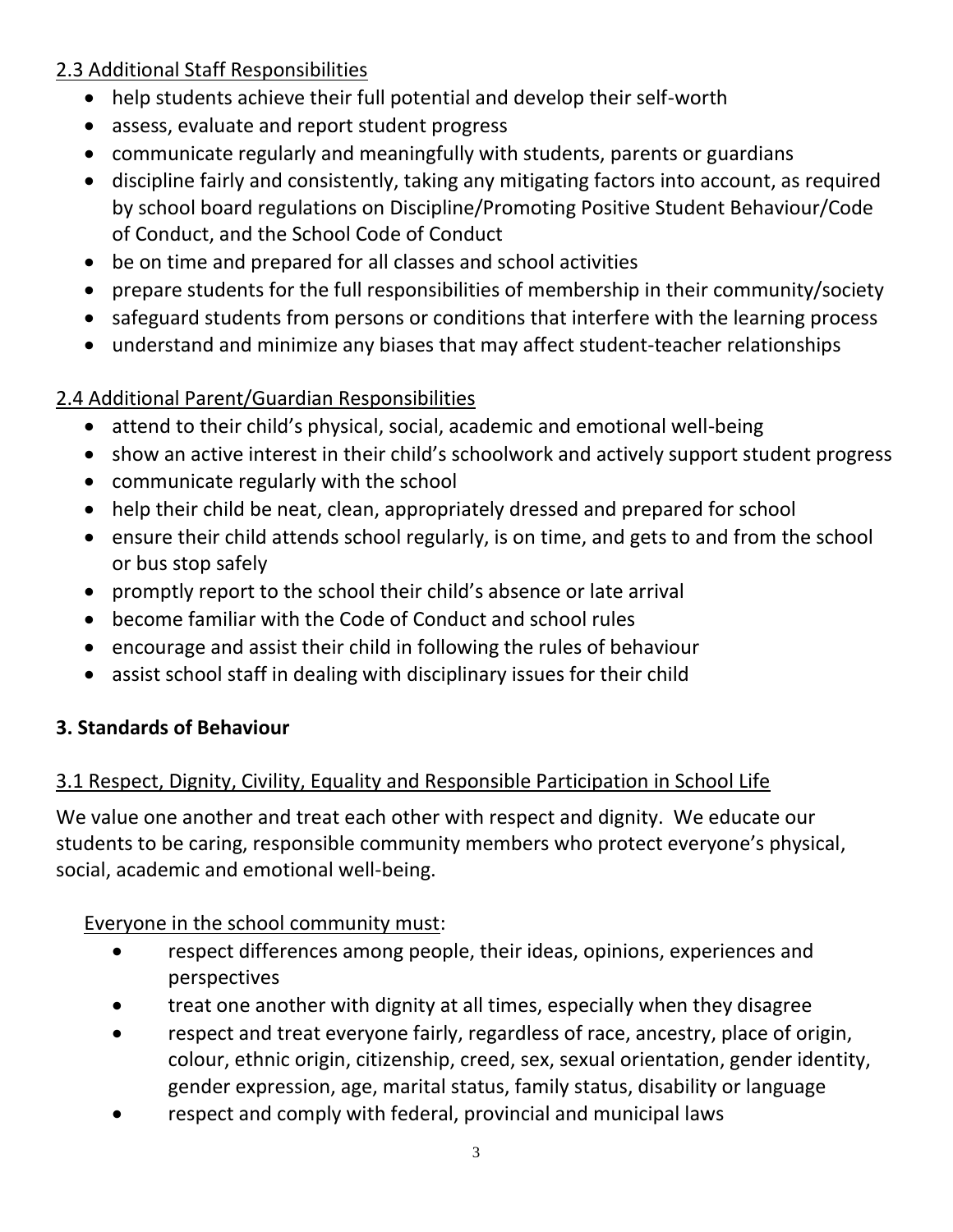- demonstrate the character attributes set out by the school board
- respect the rights of individuals and groups
- show proper care and regard for school and student property
- take appropriate measures to help one another
- address behaviours that are disrespectful, unwelcoming or that exclude anyone
- use non-violent means to resolve conflict
- dress appropriately with regard to exposure, cleanliness and message
- respect persons who are in a position of authority
- respect the common goal to work in a positive environment of learning and teaching

### 3.2 Physical and Emotional (Psychological) Safety

To protect the physical and psychological safety of everyone at school, we will not tolerate:

#### Weapons

- possession of any weapon or replica weapon, such as firearms
- use of any object or means to threaten or intimidate another person
- causing injury to any person with an object

#### Alcohol and Drugs

• possessing, being under the influence of, or providing others with, alcohol or drugs

#### Physical Aggression

- inflicting or encouraging others to inflict bodily harm on another person
- intimidation

#### Non-Physical Aggression

- emotional, sexual, homophobic, racist, sexist, faith-based, ability-based or social status-based actions that hurt an individual or group, whether intentional or not
- threatening physical harm, bullying or harassing others
- using any form of discrimination, stereotype, prejudice, harassment, hate/biasmotivated act.

### *Further to these standards of behaviour, all school members are expected to seek staff assistance, if necessary, to resolve conflict peacefully.*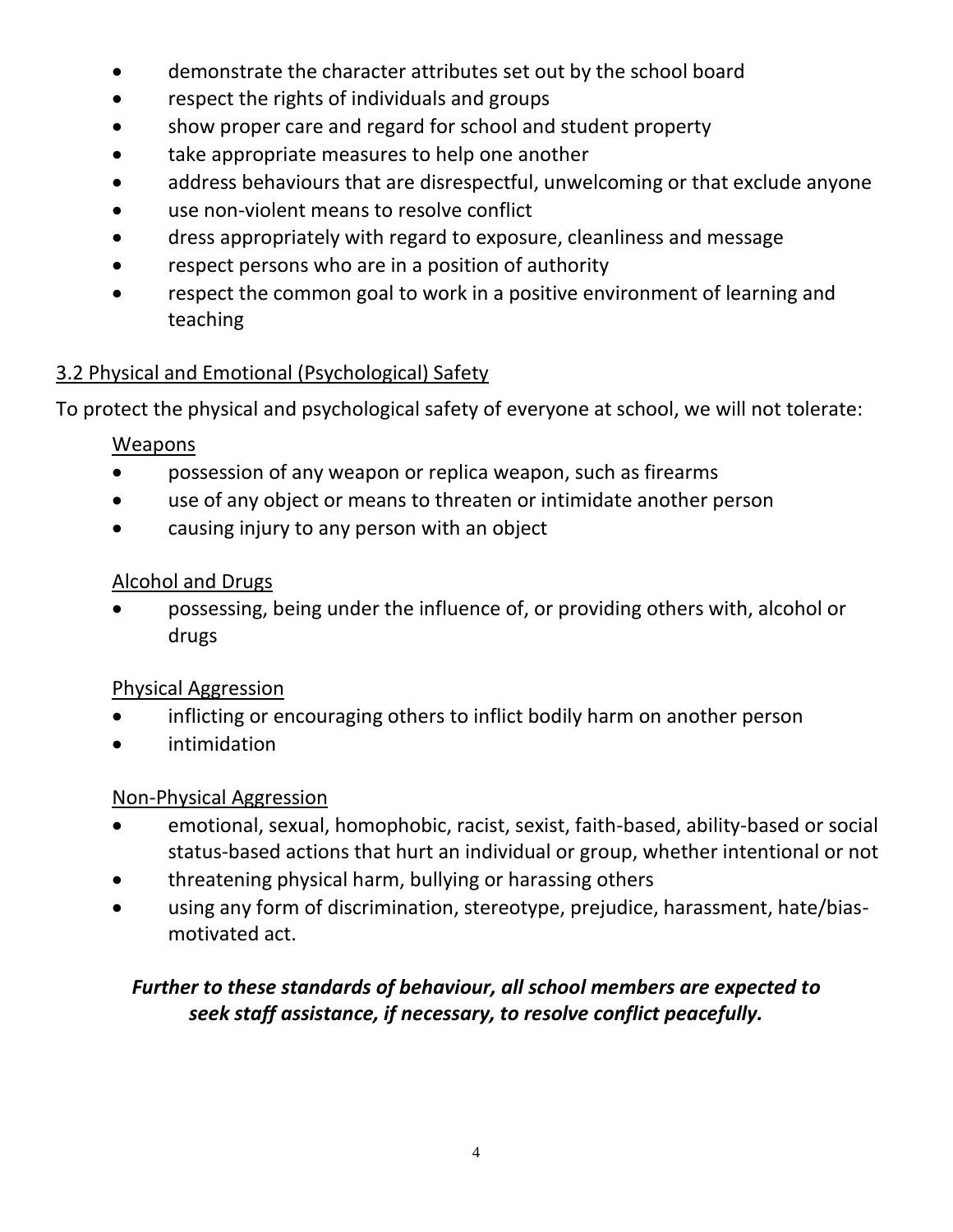Bullying, by definition, is aggressive and typically repeated behaviour by a pupil where:

- the behaviour is intended by the pupil to have the effect of, or the pupil ought to know that the behaviour would be likely to have the effect of:
	- causing harm, fear, or distress to another individual, including physical, psychological, social or academic harm to the individual person's reputation or harm to the individual's property; or
	- creating a negative environment at a school for another individual
- the behaviour occurs in a context where there is a real or perceived power imbalance between the pupil and the individual based on factors such as size, strength, age, intelligence, peer group power, economic status, social status, religion, ethnic origin, sexual orientation, family circumstances, gender, gender identity, gender expression, race, disability or the receipt of special education
- the behaviour includes the use of any physical, verbal, electronic, written or other means.

Cyber-bullying includes bullying by electronic means, including:

- creating a web page or blog in which the creator assumes the identity of another person
- impersonating another person as the author of content or messages posted on the Internet
- communicating inappropriate material electronically to more than one individual, or posting material on a website that may be accessed by one or more individuals

Bullying, in any form, has negative effects on:

- a student's ability to learn
- healthy relationships and the school climate
- a school's ability to educate its students.

*We will not accept bullying on school property, at school-related activities, on school buses, or in any another circumstances (e.g., online) where bullying has a negative effect on school climate. Bullying and harassment in any form are wrong and hurtful. Everyone has a role to play as we work together to prevent, identify and respond to bullying and exclusion. We all are accountable for our actions. Where bullying does occur, we respond fairly and appropriately, to build respectful relationships. Restorative practice is one strategy we use to prevent, and repair the harm caused by, bullying and exclusion.*

#### **4. School Code of Conduct Rules**

*Students must be allowed to learn Teachers must be allowed to teach*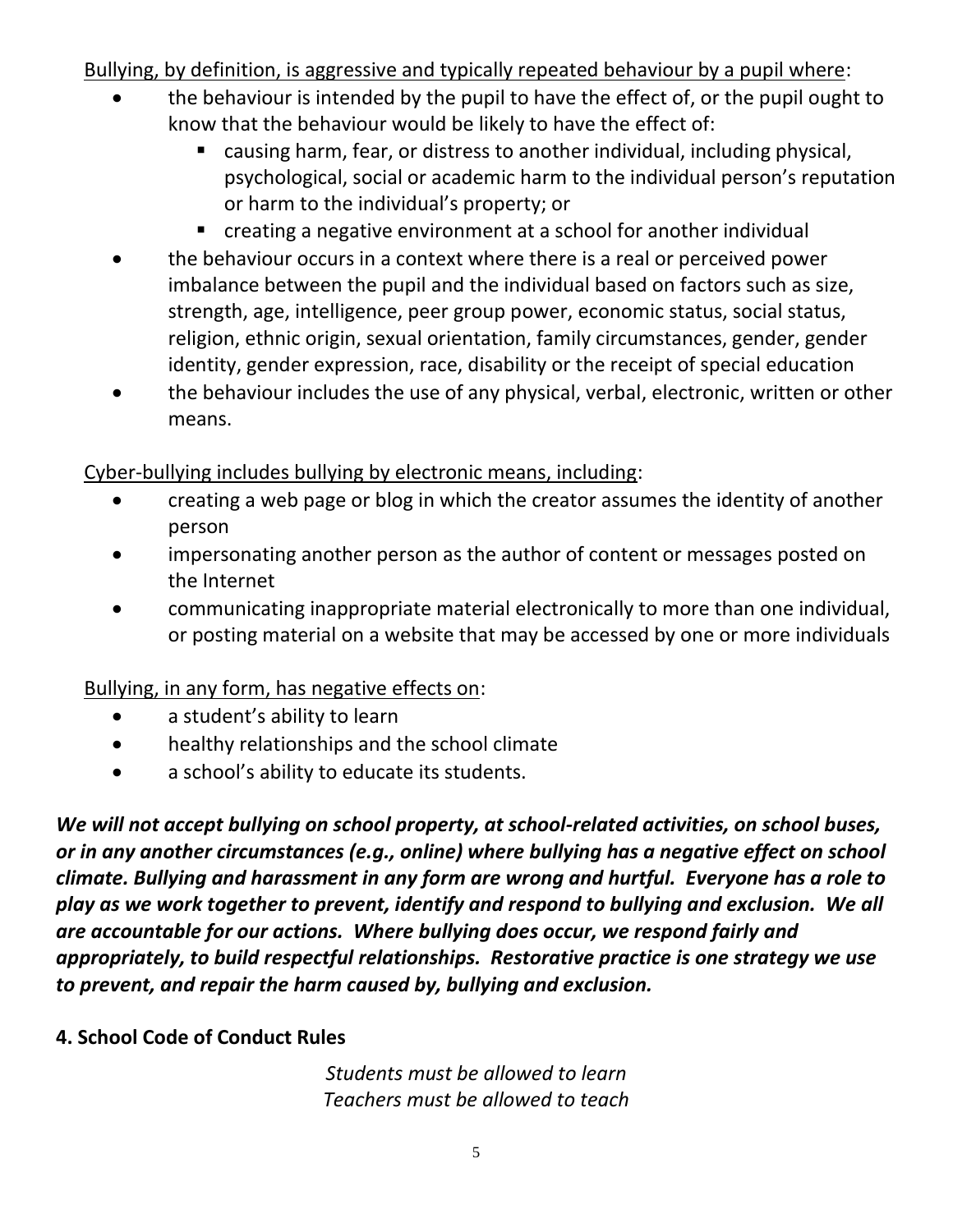The following behaviours are not acceptable for anyone in the school community:

- physical, verbal, electronic, written or other means of sexual or psychological abuse (e.g., sarcasm, ridicule, humiliation)
- assault
- bullying
- actions motivated by hate, bias or discrimination (e.g., on grounds of race, ancestry, place of origin, colour, ethnic origin, citizenship, creed, sex, sexual orientation, gender identity, gender expression, age, marital status, family status or disability)
- damage to property in the school environment (including school grounds, buses, trips.)

### **The principal may apply these rules when the pupil's conduct outside school negatively impacts the school.**

### **5. School Code of Conduct Procedures**

#### **5.1 Search and Seizure**

In alignment with our Police/School Board Protocol, school authorities have the right to search student school and personal property (such as, but not limited to; lockers, desks, purses, backpacks, pockets etc.) without permission and without prior notice. This would normally only occur when the person in authority felt there were reasonable grounds for suspicion that the student had something in their possession that was either stolen or posed a possible risk of harm to others at the school (example; drugs, a weapon etc.) Police may be contacted if the search reveals such an item.

### **5.2 Signage**

Signs will be posted directing visitors to begin their visit at the office.

### **6. Strategies to Promote Positive Student Behaviour**

### **6.1 Prevention Strategies**

Schools in the KPR Board promote academic excellence through the character attributes of respect, responsibility, honesty, integrity, empathy, fairness, initiative, perseverance, courage and optimism, to enable all students to reach their full potential. Schools also use restorative practice, an approach that manages conflict by repairing harm and strengthening relationships. It holds the individuals causing harm accountable for their actions, and it allows everyone – the person harmed, the person causing harm and others affected – to express the harm that was caused and any resulting needs. Restorative practice allows reparation ("making it right"), healing and reintegration, while preventing future harm. It may include responses ranging from informal conversations or meetings, to formal restorative conferences.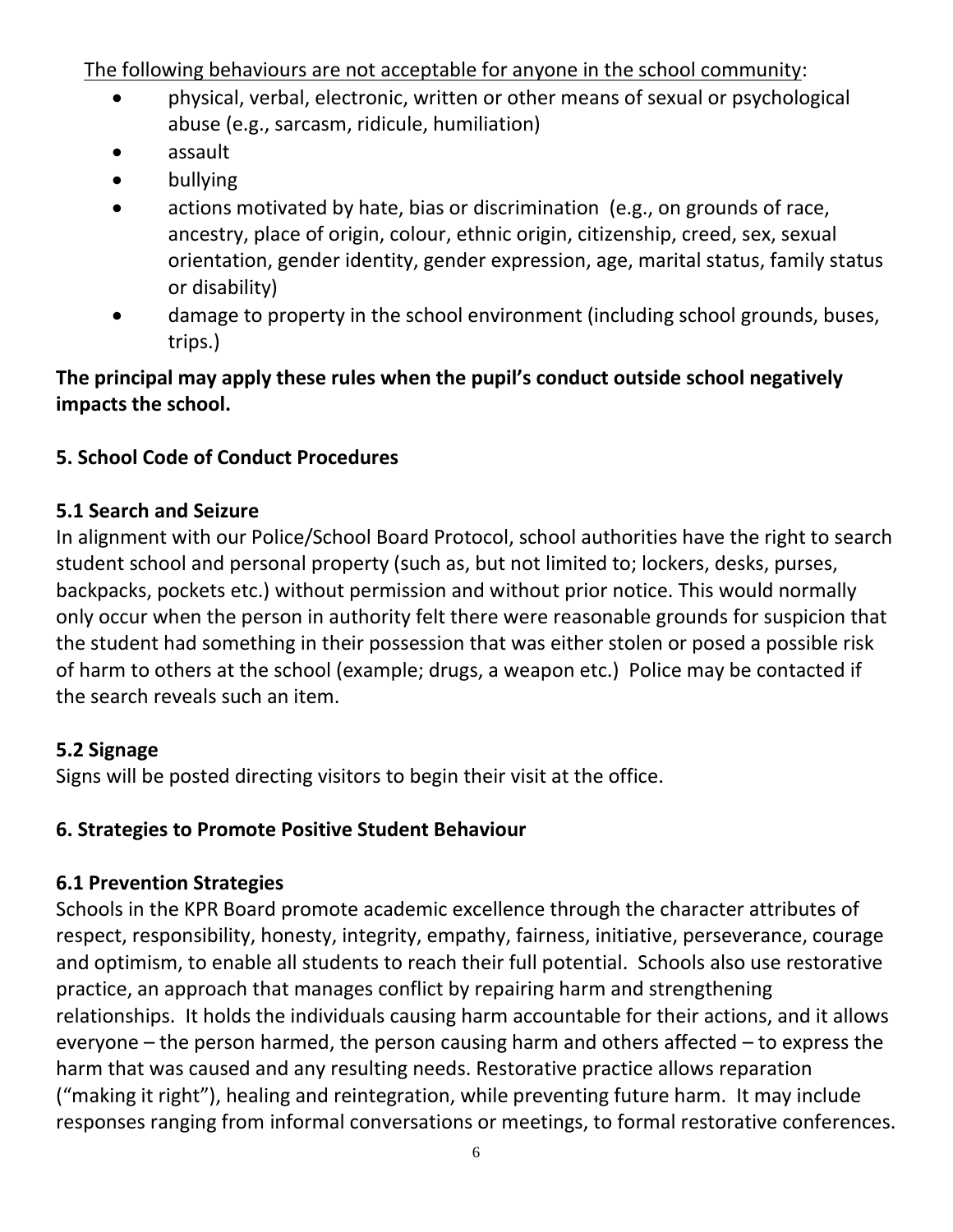In addition, the Board's Code of Conduct sets clear standards of behaviour that are firm and fair. These standards apply to everyone in the school system – students, parents, guardians, volunteers, employees – whether on school property, on school buses, at school-related events or activities, or in other circumstances that could affect school climate.

Prevention strategies are designed to:

- establish a positive school climate
- maintain effective classroom management and discipline
- encourage, reinforce and reward positive behaviour
- promote social skills development
- provide information regarding anger management programs
- use peer counselling and conflict resolution
- use effective, respectful home-school communication.

## **6.2 Supportive Intervention Strategies use:**

- "teachable moments" (using a current situation or news story to teach students a valuable skill or lesson)
- verbal reminders, redirection and reinforcement
- interviews, discussion and active listening
- offering positive choices to support positive behaviour/citizenship
- problem solving techniques including restorative practices
- contracts for expected behaviour
- appropriate outside agency support
- school/Board/community resources
- understanding of individual and group interactions and power imbalances within society
- learning and information-sharing to better understand people and situations.

## **6.3 Community Threat Assessment Protocol**

The KPR school board also has a Community Threat Assessment Protocol (CTAP) in place with many local agencies and police services. When student behaviours pose a potential threat to safety or risk of serious harm, the CTAP helps principals take immediate steps to protect student well-being and respond to threatening incidents. Please speak with the principal for further information on this protocol.

## **7. Consequences for Unacceptable Behaviour**

Consequences for unacceptable behaviour are appropriate to the individual, circumstances and actions. Schools use progressive discipline, with a range of responses, supports and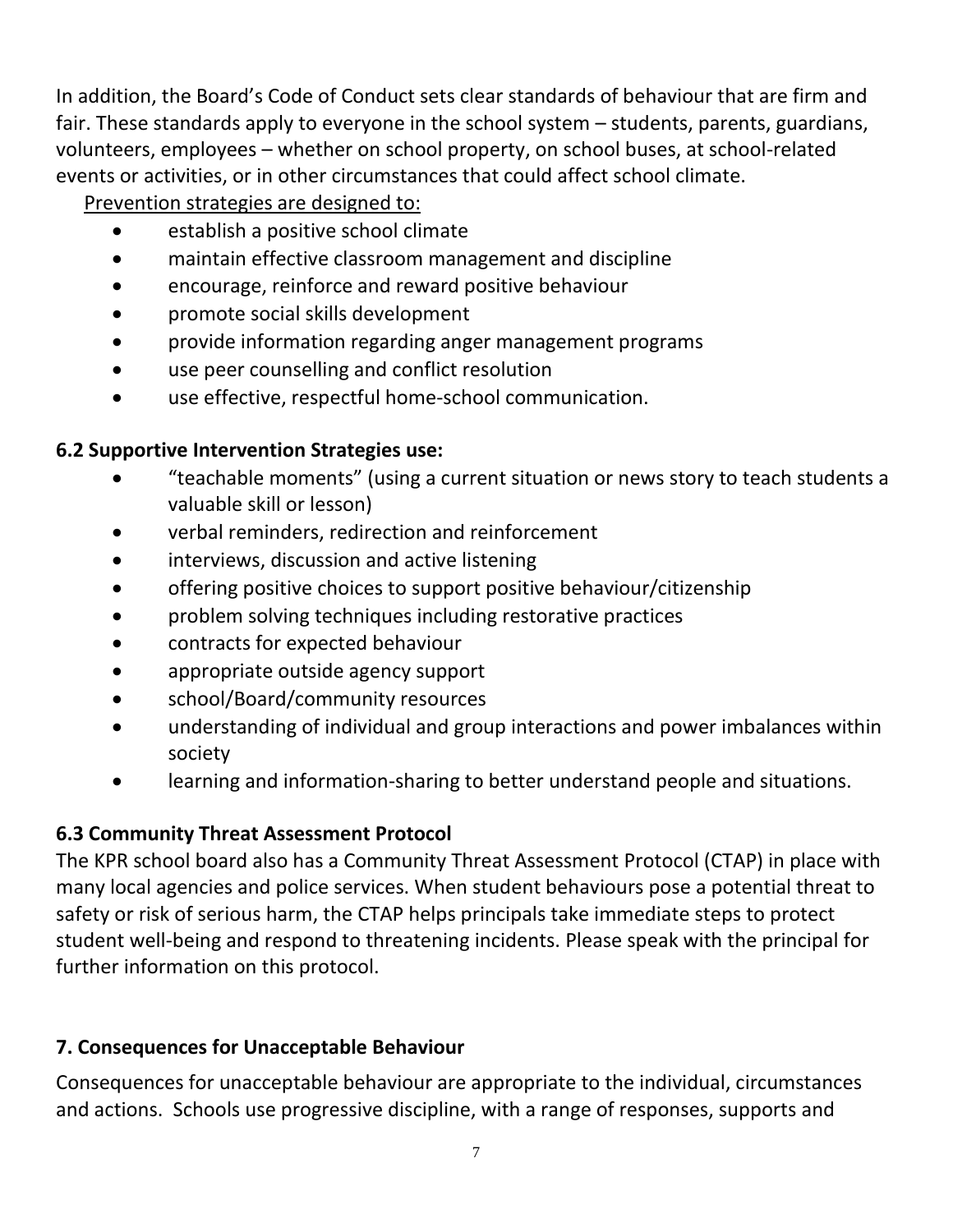restorative practices that promote positive behaviour and inclusive school cultures. Consequences are firm, fair, clear and appropriate to the student's age and development. They include learning opportunities, to reinforce positive behaviours and help students make good choices. For students with special education needs, consequences and supports are consistent with the student's Individual Education Plan (IEP). The Board, principals and viceprincipals consider all mitigating and other factors, as required by legislation. Progressive discipline and restorative approaches are outlined in detail in the Safe, Caring and Restorative Schools Manual for administrators.

#### **7.1 Consequences may include one or more of the following:**

- warnings
- time-outs
- time-owed
- restricted privileges
- apology
- restitution (e.g., paying for damage, doing community service)
- suspension
- expulsion

## **7.2 The Principal, or their designate, will consider suspending a student if they believe that the pupil has participated in any of the following infractions:**

- Uttering a threat to inflict serious bodily harm on another person
- Possessing alcohol or illegal drugs
- Being under the influence of alcohol
- Swearing at a teacher or at another person in a position of authority
- Committing an act of vandalism that causes extensive damage to school property at the pupil's school or to property located on the premises of the pupil's school
- Bullying
	- o Bullying, by definition, is aggressive and typically repeated behaviour by a pupil where:
		- $\blacksquare$  the behaviour is intended by the pupil to have the effect of, or the pupil ought to know that the behaviour would be likely to have the effect of causing harm, fear, or distress to another individual including physical, psychological, social or academic harm to the individual person's reputation or harm to the individual's property, or creating a negative environment at a school for another individual.
		- the behavior occurs in a context where there is a real or perceived power imbalance between the pupil and the individual based on factors such as size, strength, age, intelligence, peer group power, economic status, social status, religion, ethnic origin, sexual orientation, family circumstances,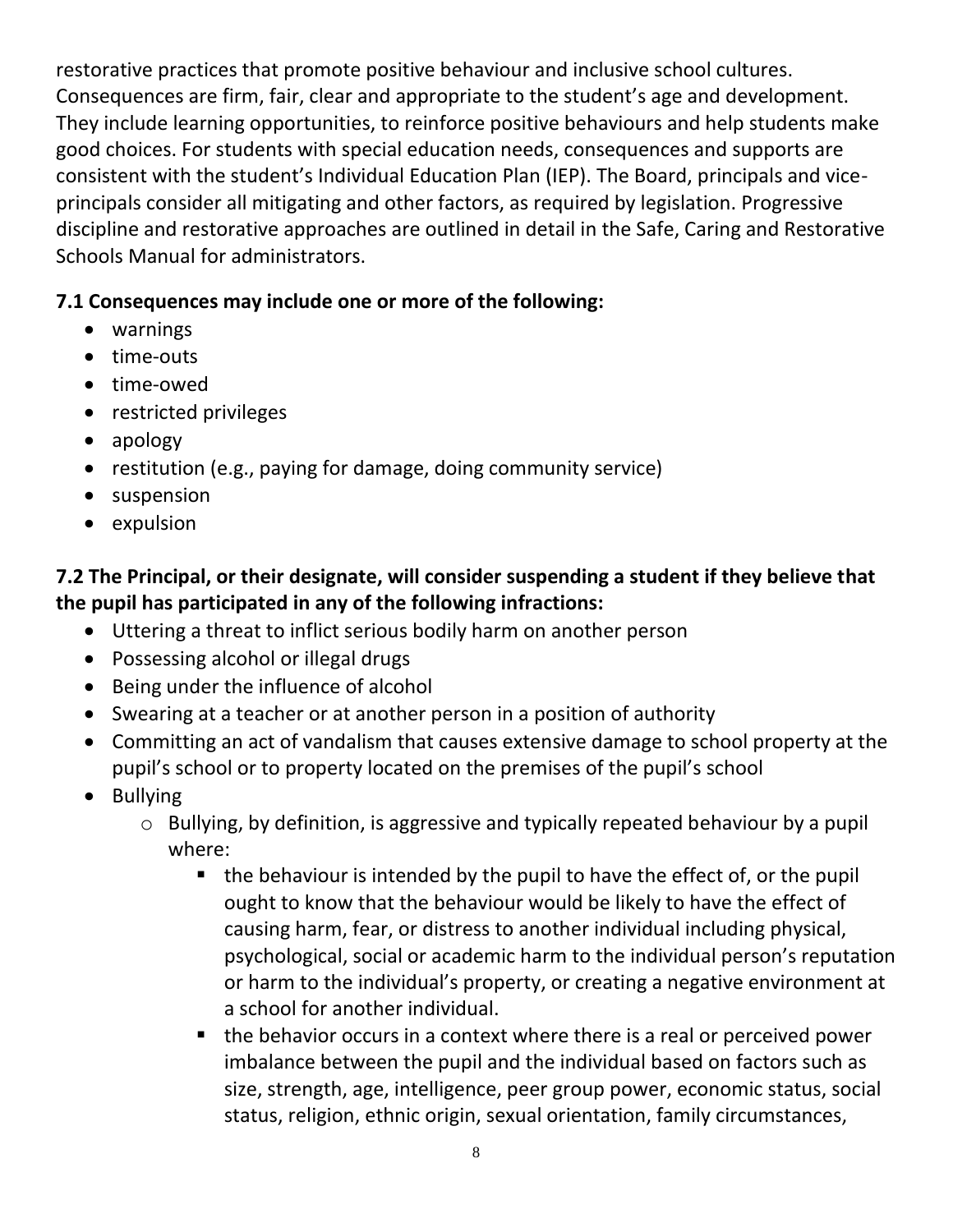gender, gender identity, gender expression, race, disability, or the receipt of special education.

- behaviour includes the use of any physical, verbal, electronic, written or other means.
- o Cyber-bullying includes bullying by electronic means including:
	- creating a web page or blog in which the creator assumes the identity of another person.
	- **E** impersonating another person as the author of content or messages posted on the internet.
	- communicating inappropriate material electronically to more than one individual or posting material on a website that may be accessed by one or more individuals.
	- bullying adversely affects a student's ability to learn.
	- bullying adversely affects healthy relationships and the school climate.
	- bullying adversely affects a school's ability to educate its students.
	- bullying will not be accepted on school property, at school related activities, on school buses, or in any other circumstances (e.g. on-line) where engaging in bullying will have a negative impact on the school climate.
- Persistent opposition to authority
- Habitual neglect of duty
- The willful destruction of school or Board property
- The use of profane or improper language
- Conduct injurious to the moral tone of the school or to the physical or emotional wellbeing of self or others in the school
- Being involved in a physical altercation
- Inappropriate physical contact
- Failing to complete medical immunizations as required by the Public Health Department

## **7.3 As required by law, a student shall be suspended and considered for expulsion on the following grounds:**

- Possessing a weapon, including possessing a firearm
- Using a weapon to cause or to threaten bodily harm to another person
- Committing physical assault on another person that causes bodily harm requiring treatment by a medical practitioner
- Committing sexual assault
- Trafficking in weapons or in illegal drugs
- Committing robbery
- Giving alcohol to a minor.
- Bullying, if: